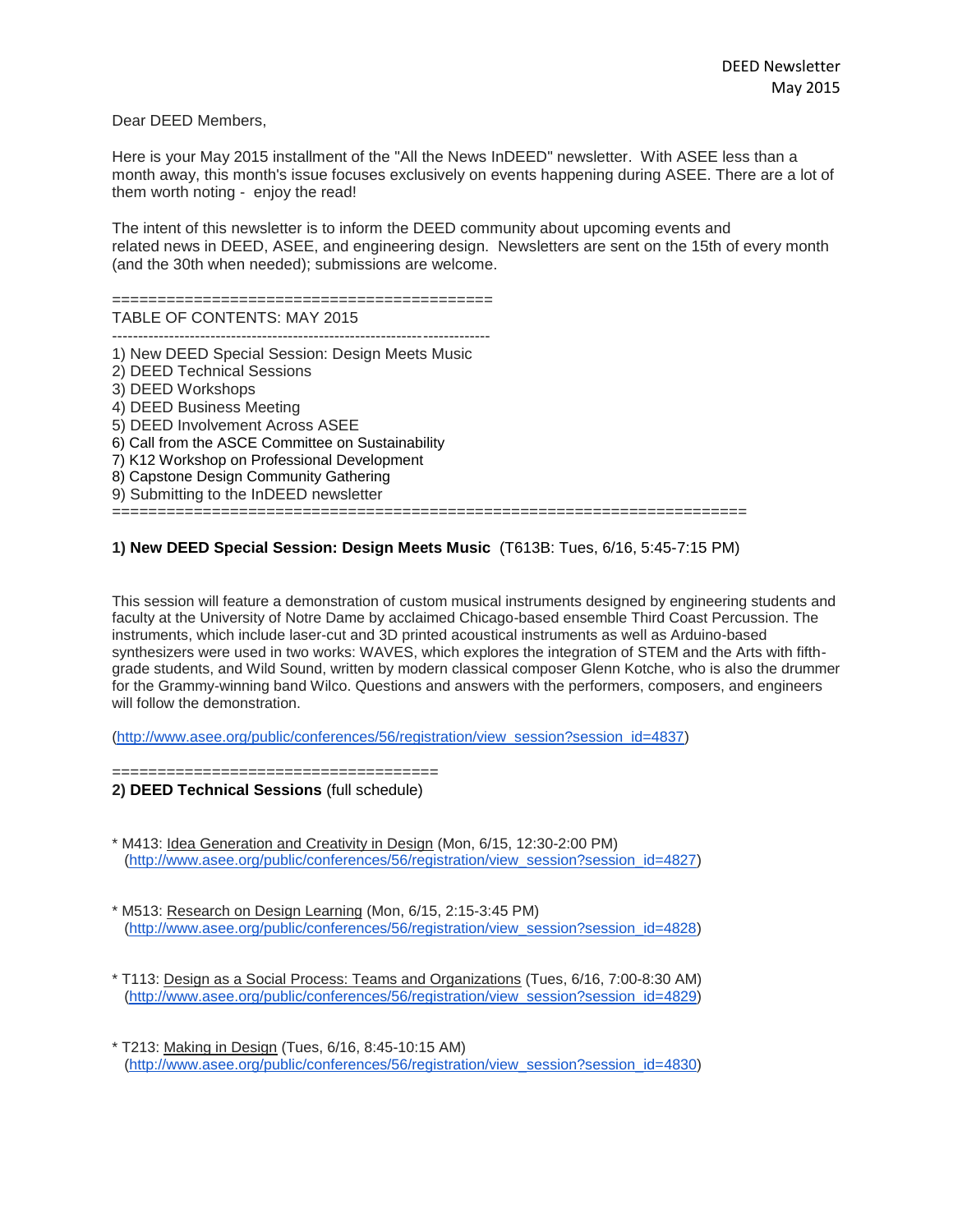- \* T413: DEED Poster Session (Tues, 6/16, 12:30-2:00 PM) [\(http://www.asee.org/public/conferences/56/registration/view\\_session?session\\_id=4320\)](http://www.asee.org/public/conferences/56/registration/view_session?session_id=4320)
- \* T513: Best of DEED (Tues, 6/16, 2:15-3:45 PM) [\(http://www.asee.org/public/conferences/56/registration/view\\_session?session\\_id=4831\)](http://www.asee.org/public/conferences/56/registration/view_session?session_id=4831)
- \* W113: Capstone Design (Wed, 6/17, 7:00-8:30 AM) [\(http://www.asee.org/public/conferences/56/registration/view\\_session?session\\_id=4839\)](http://www.asee.org/public/conferences/56/registration/view_session?session_id=4839)
- \* W413: Design Pedagogy (Wed, 6/17, 12:30-2:00 PM) [\(http://www.asee.org/public/conferences/56/registration/view\\_session?session\\_id=4840\)](http://www.asee.org/public/conferences/56/registration/view_session?session_id=4840)

#### =========================== **3) DEED Workshops** (Sun, 6/14)

\* U213B: Innovative Idea Generation for Engineering Design (Sun, 6/14, 9:00 AM-Noon) [\(http://www.asee.org/public/conferences/56/registration/view\\_session?session\\_id=5282\)](http://www.asee.org/public/conferences/56/registration/view_session?session_id=5282)

\* U213C: Integrating Systems Competencies into the Curriculum of Any Engineering Discipline (Sun, 6/14, 9:00 AM - Noon) [\(http://www.asee.org/public/conferences/56/registration/view\\_session?session\\_id=5281\)](http://www.asee.org/public/conferences/56/registration/view_session?session_id=5281)

\* U448: Integrating Systems Engineering into Engineering Education (Sun, 6/14, 1:00-4:00 PM) [\(http://www.asee.org/public/conferences/56/registration/view\\_session?session\\_id=5253\)](http://www.asee.org/public/conferences/56/registration/view_session?session_id=5253)

#### =========================================== **4) DEED Business Meeting** (Mon, 6/15, 6:15-7:45 PM)

Join the annual DEED business meeting to network with DEED colleagues, to learn what's going on in DEED, and to discuss ideas for future DEED initiatives. The business meeting is a free ticketed event, so sign up when you register for the conference. An optional and informal dinner will follow at a restaurant nearby for those interested to continue the DEED networking.

#### ========================================= **5) DEED Involvement Across ASEE** (full schedule)

- \* U657: ASEE Division Mixer (Sun, 6/14, 4:15-5:45 PM DEED is Table 17) [\(http://www.asee.org/public/conferences/56/registration/view\\_session?session\\_id=4391\)](http://www.asee.org/public/conferences/56/registration/view_session?session_id=4391)
- \* M435B: Student Design and Manufacturing Competition (Mon, 6/15, 2:00-5:00 PM) [\(http://www.asee.org/public/conferences/56/registration/view\\_session?session\\_id=5218\)](http://www.asee.org/public/conferences/56/registration/view_session?session_id=5218)
- \* M534B: Interdivisional Town Hall Meeting (Mon, 6/15, 2:15-3:45 PM) [\(http://www.asee.org/public/conferences/56/registration/view\\_session?session\\_id=5293\)](http://www.asee.org/public/conferences/56/registration/view_session?session_id=5293)
- \* T234: Engineering and Liberal Education (Tues, 6/16, 8:45-10:15 AM) [\(http://www.asee.org/public/conferences/56/registration/view\\_session?session\\_id=5267\)](http://www.asee.org/public/conferences/56/registration/view_session?session_id=5267)